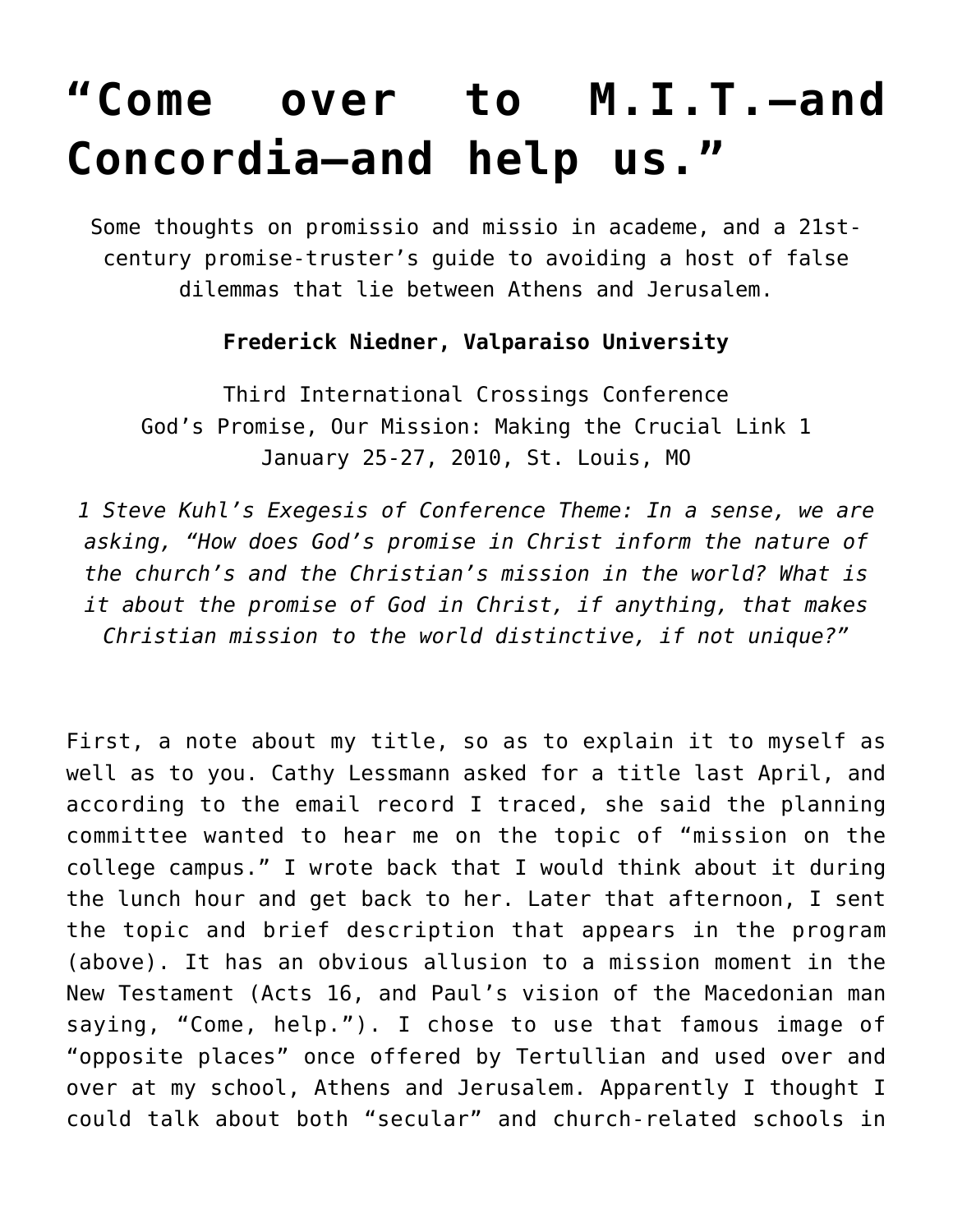the same talk, although I work in a context that sees itself as both Athens and Jerusalem. Finally, my descriptive gloss suggests I thought I could somehow show that the needs were essentially the same at M.I.T. and in Athens as they are at Concordia and Jerusalem.

Beyond that, I don't know what I thought I was going to say. (What were those false dilemmas I must have pondered while I jogged that noonday? Most likely false dilemmas such as creation vs. evolution, but in truth, I no longer remember.) I do have some thoughts, however, about the state of Christianity in our colleges and universities, and about the *promissio*-inspired mission we might take up for ourselves in today's academe. I've been teaching and working with the 18-22 year-old slice of the demographic pie that comes to church-related colleges for almost two, full student generations. Much has changed, and much has stayed the same. The mission has always been to preach and teach the gospel and to live the promise, but the context has changed somewhat in 37 years.

I begin with a handful of observations and concerns:

- That sobering demographic projection about Lutherans that's around these days, the one that says ELCA will vanish due to simple attrition by 2046 and the LCMS a year or so later, suggests that there's a ripe "mission field" all around us, probably in our own families. If we're not going to continue having six children per Lutheran couple, then we could at least make sure the two we do have remain active with the church.
- I confess that I have failed at this parental mission. I have three children, one on his own, about to become a parent himself, one in college, and one finishing high school. None are active in the church, although the ones still listed as dependents on my tax forms are required,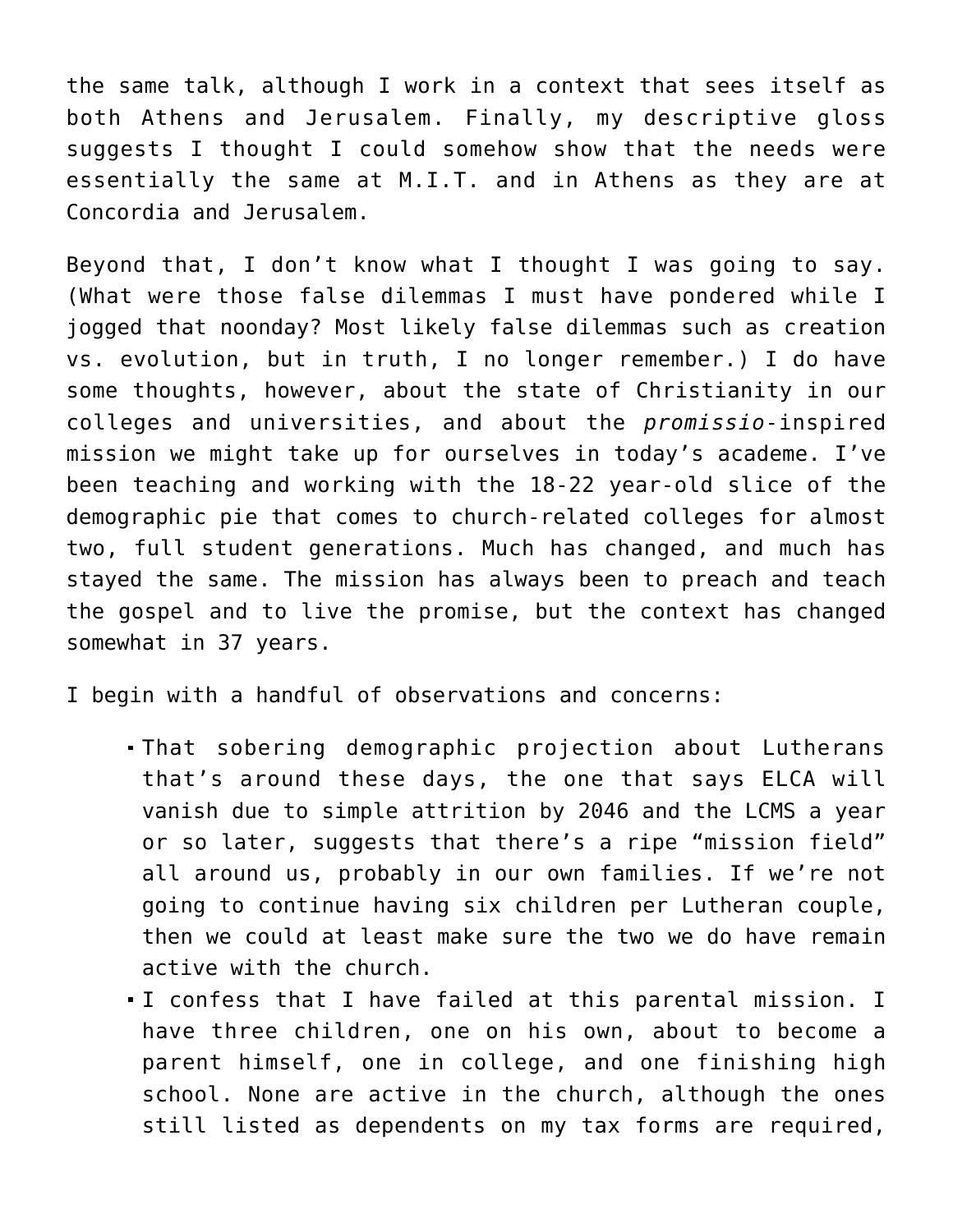for example, to sing with my wife and me in the *ad hoc* Christmas Eve choir at the Valpo Chapel. My youngest, I'm told, has announced on his Facebook page that he's an agnostic. (I'm not terribly worried about this last child. As I recall, it took me a little longer to get there, but I, too, had an agnostic period. I, however, was afraid to tell anyone.)

- When I started teaching at Valpo, 1,000 students (out of nearly 4,000) attended regular Sunday Eucharist at 10:30 a.m. Today we average 100 to 115, including the choir, and most are community people, not students. About 150 students come on Sunday evenings to sing Holden Vespers, and, as has been the case for all my years at Valpo, about 200 attend a 10 p.m. "Celebrate" Eucharist on Wednesday evenings.
- In the '70's, daily morning chapel (in the post-required era) had 400 to 500 in attendance. Today we average 40 to 50. In other words, we could be the canary that indicates to the church bodies we're connected to that there is something in the air that isn't good for our future.
- That's not to say there's no piety, faith, or church on campus. Indeed, the Catholic Student Center remains a vital place of worship, though it's also become a local congregation, and the Evangelical groups (e.g., IVCF, FCA, and Campus Crusade) are very active and draw students from all denominations. My sense is that most people on campus, save a few who must be near- zealots about Catholicism or Lutheranism, have become garden-variety Evangelicals when it comes to their working theologies.
- I once saw my work, at least in part, as liberating young Lutherans from the bibliolatry they'd learned back home. No more. They may revere the Bible, but they don't know what's in it. The proof? They no longer get my jokes.
- In short, I work with a generation that doesn't gather for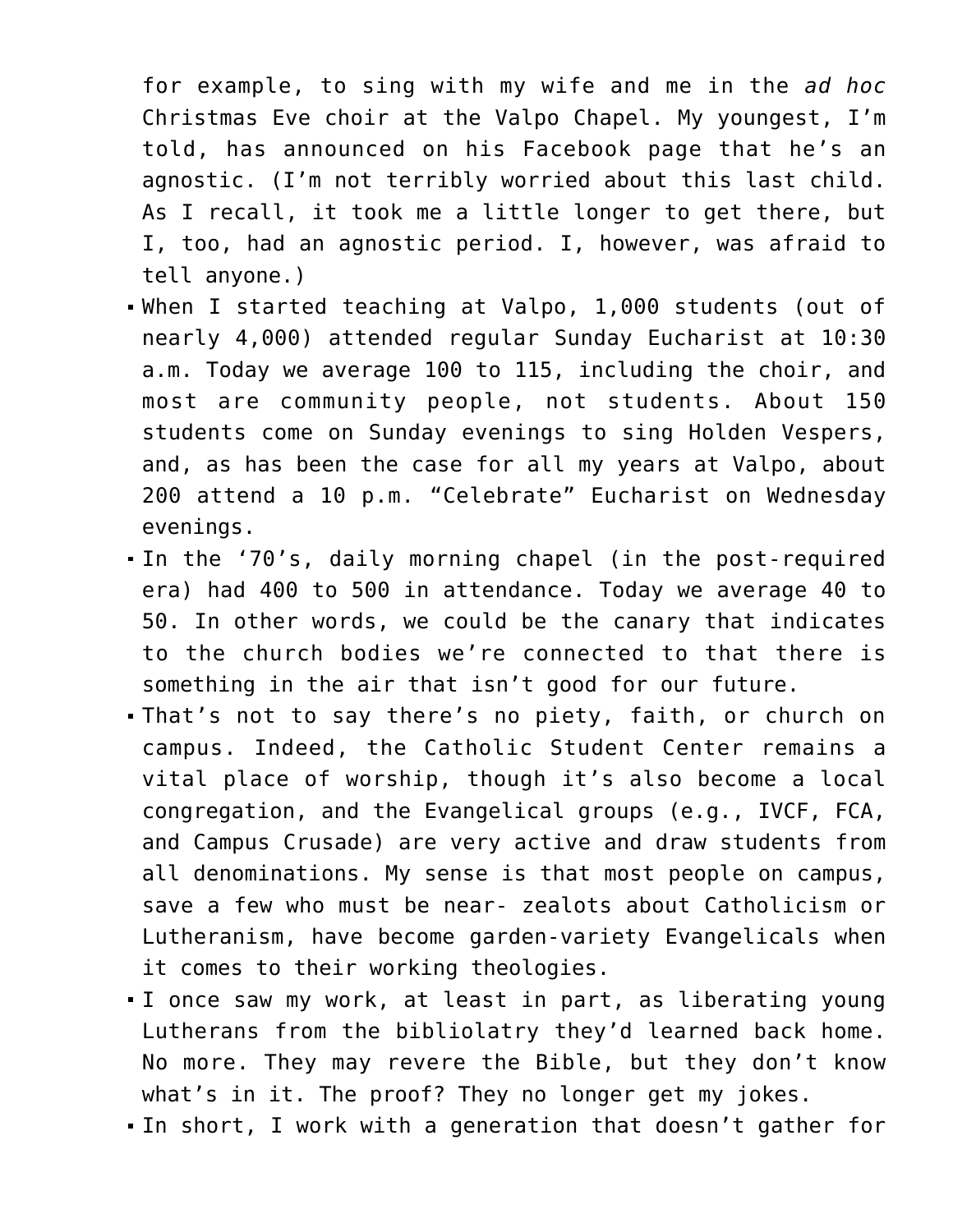worship. Moreover, the utter casualness of those who do attend worship astonishes this old geezer. Even those students who lead our weekday morning services do so in ripped jeans and shirts (usually T-shirts) that look slept in. Their opening greeting is, "Hey, guys. Welcome to Morning Prayer." We make the marketplace's "business casual" look like formal attire, especially on Fridays when the students choose their own music. It's some version or another of "O Jesus, you're so fine, you're so fine you blow my mind. . .Hey, Jesus!"

- While their peers sip coffee, tea, and bottled water in the pews, student homilists exhort one another to be nice, work for justice, and try to save the planet. Most of the adult homilists comfort those assembled with assurances that God loves you and judgment isn't so bad as you think or fear. (E.g., in Advent, we were told that John the Baptist didn't really mean to sound so harsh as he seems to in our lessons.)
- Organists and choirs prepare rigorously. They strive for excellence. As for nearly everyone else, nothing need be taken all that seriously. Structure, formality, and excellence are suspect. A generation raised on "reality TV" and cyber-social networking twitters its time and life away by pretending, or maybe even believing, that my imminent plan to take a shower or make some macaroni and cheese, intentions I broadcast to the world, have the same gravity as getting divorced or even dying. The message is mixed: "Everything has meaning great enough to announce to the world, but nothing really matters."
- I spent part of this past week teaching Rousseau's Social Contract to students in our first-year Core course. They found him impenetrable and suspected he might be a communist. But they did perk up when we got to Book IV, the part on Civil Religion, where Rousseau talks about how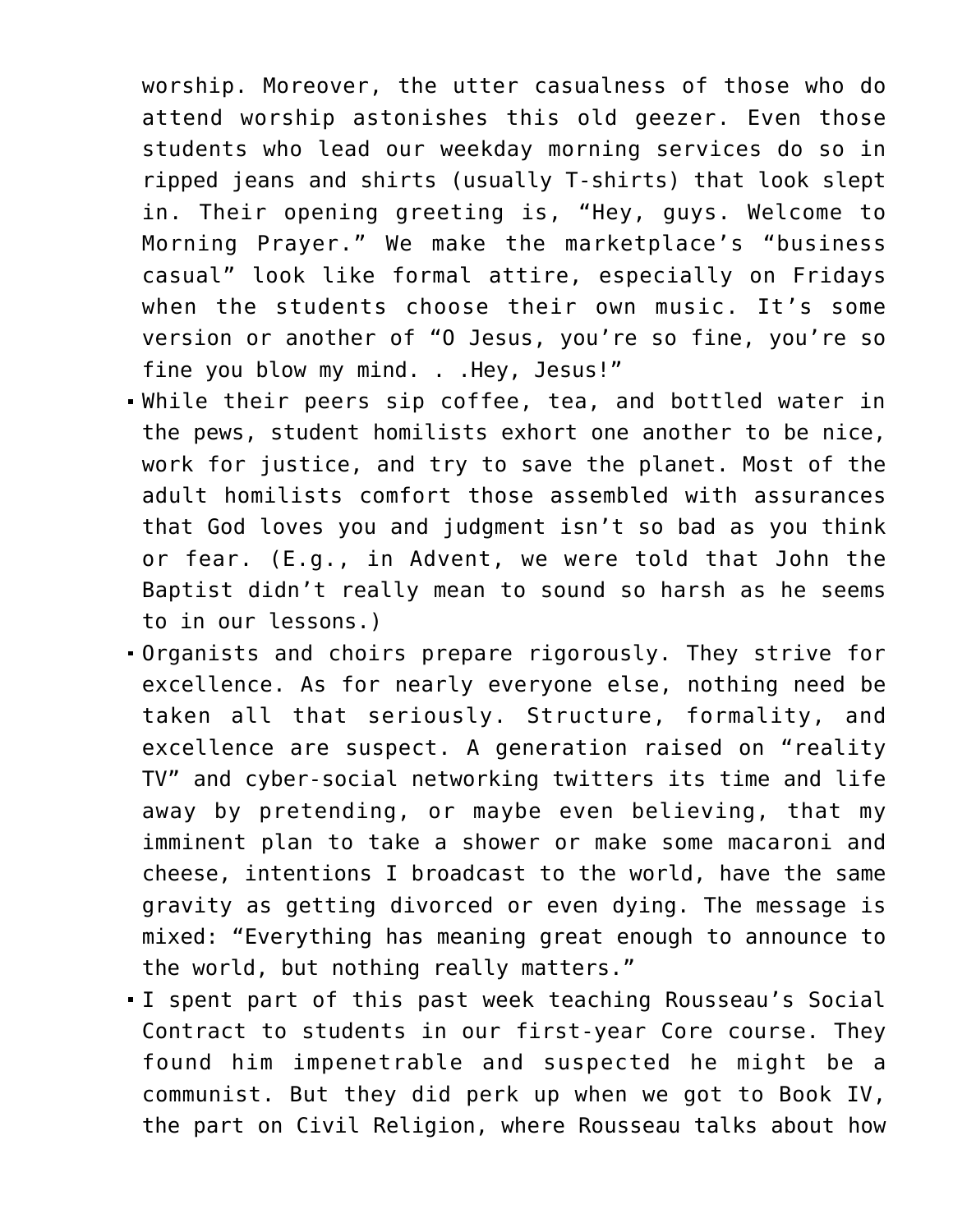religious difference and disagreement bring on the dissolution of a society. This my students could agree on:

**It is impossible to live in peace with those one believes to be damned. To love them would be to hate God who punishes them. It is absolutely necessary either to reclaim them or torment them. Whenever theological intolerance is allowed, it is impossible for it not to have some civil effect; and once it does, the sovereign is no longer sovereign, not even over temporal affairs. Thenceforward, priests are the true masters; kings are simply their officers.**

**Now that there no longer is and never again can be an exclusive national religion, tolerance should be shown to all those that tolerate others, so long as their dogmas contain nothing contrary to the duties of a citizen. But whoever dares to say** *outside the church there is no salvation* **ought to be expelled from the state, unless the state is the church and the prince is the pontiff. Such a dogma is good only in a theocratic government; in all other forms of government it is ruinous.** (Book IV, Chap X)

Without engaging all the necessary contextual issues involved in agreeing or disagreeing with Rousseau, I could also assent to this statement on the basis of my own thinking about what it means to be 'saved' and who is or isn't in that category. But for my students and my children, this position is an orthodoxy they've been taught all through their schooling. At the heart of multiculturalism and globalism lies this kind of thinking in its naked, political form. And, it leads young people toward the notion that matters of faith and religious conviction are OK as long as they don't mean much.

This fall, in a currently required course called "The Christian Tradition," I required students to read and critique one of a number of books by today's 'pop culture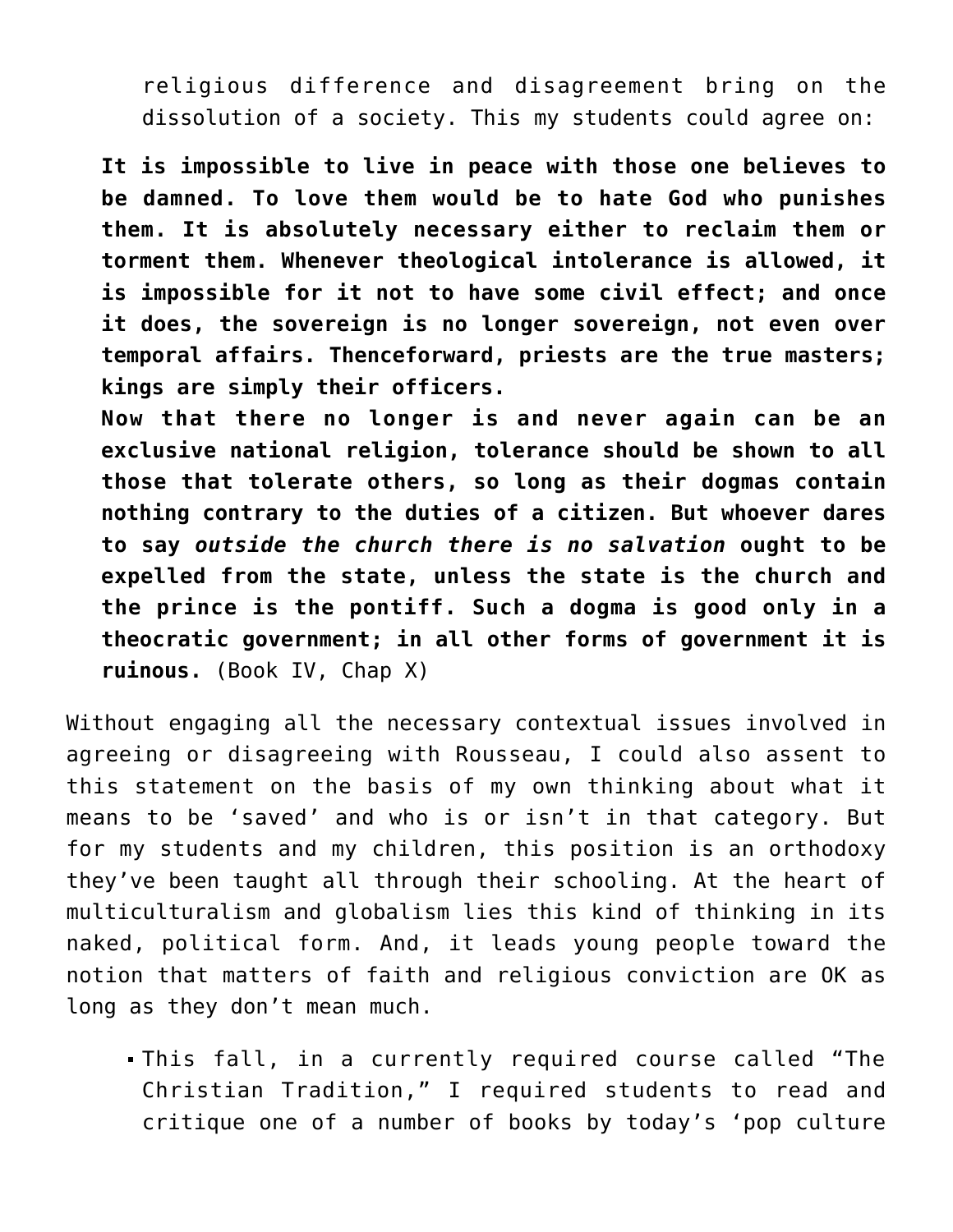religion and theology' writers. Fully half the class read and wrote about *The Shack*. Most loved this book. Their reason: The book depicts God as easy-going and against hierarchy, and it seems God really means to save everyone—and that saving has little to do with the cross.

I'm probably wrong about a lot of things, and certainly wrong about a few, but this is some of how I see the context of *missio* in today's academe. How does one go about the mission of promise-telling and promise-keeping in this context? I have one point of *promissio* with which I must remind myself, and you, too, perhaps. And I have one point of possible strategy.

## **PROMISSIO**

In response to all of this kind of talk today, there is lots of current buzz about "the emerging church." This is supposedly a new kind of church and perhaps a new sort of mission Christians can be on, especially the young, the casual, and the disaffected. The most popular depictions paint the emerging church as a transformer of society, a group that will follow Jesus' teachings and get folks to work for social justice and help save the environment from careless consumption. They gather in garages, storefronts, and malls, dress in jeans and t-shirts, and open their 'liturgies' with a greeting such as, "Hey, guys. Welcome to New Vision." The spread of this emerging church, like the burgeoning Pentecostalism in Africa, is supposed to give us hope.

The back cover of the latest Christian Century advertises a June 2010 Washington Island Forum titled "Almost Christian: What the Faith of our Teenagers Is Telling the American Church." Session titles include: "Somebody Save Me: Youth and the Quest for a Passionate Church." "Youth and the Church of 'Benign Whateverism': Going Viral for Jesus." "Recovering a Missional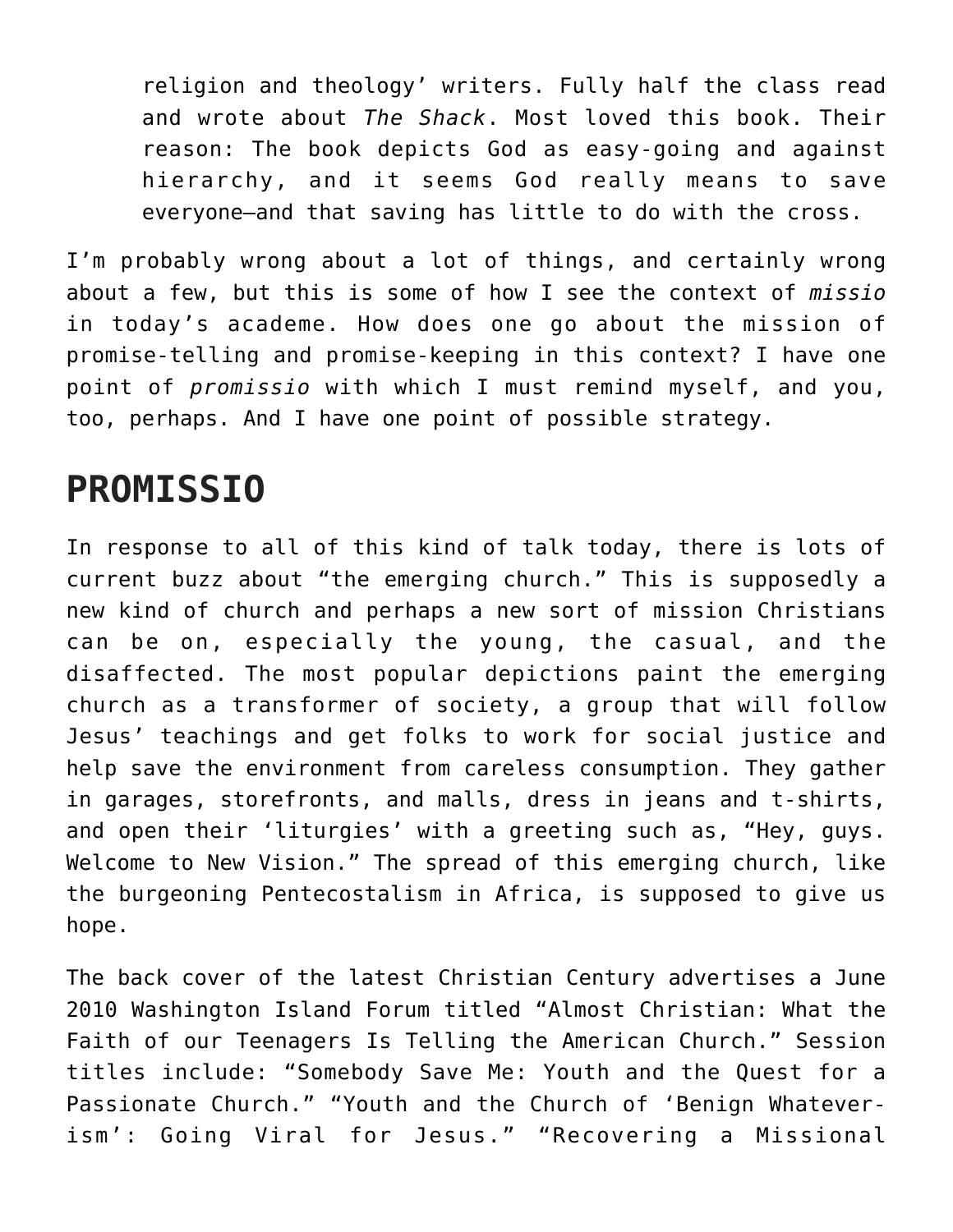Imagination: Why Generation OMG Is the Theological Stimulus Package We Need." I sense that the key ingredient of all this is passion. (The advertised forum leader has a book out called "Practicing Passion," but passion about what? I wonder if anyone connected to all this remembers that "passion" is first of all a word for suffering.)

My hope for the church is also, and only, in the emerging church, but the way I see it, that's the only kind of church there has ever been, a church that emerges. . .*daily*. . .from the font and from the tomb. Daily dying and rising—that's the only "life" the church has ever had, even in whatever era we might think of as its 'glory days.'

In the one, holy, catholic, apostolic, and emerging church, each of us singly and all of us together, are Lazarus, that character in John 11. If I ever get to help start a mission church, I promise I'll do all in my power to name the congregation "Lazarus-R Us." That's who we are. Jesus calls us from the tomb, stinking dead, and hands us over to a community that will strip off our grave-clothes, the first costume we don in a baptismal rite, and by means of things like forgiveness (cf. the verbs at the end of John 11, "Unbind him, let him go;" those are forgiveness verbs elsewhere in John), that community will teach and train us in a new way of "walking" (*halakah*, those in Jesus' day would have called it) and send us on our mission. And what is the mission? In John 11, Jesus calls Lazarus from an old life into the life abundant (John 10:10), the life that Jesus himself lives, the life that finds its mission on the road to Jerusalem which he's already on when he stops in Bethany to call out Lazarus.

And, you will recall, Jesus got Lazarus into big trouble. With Lazarus on the loose, Jesus' enemies plotted now against the newly raised guy as well. How odd. Jesus calls Lazarus from a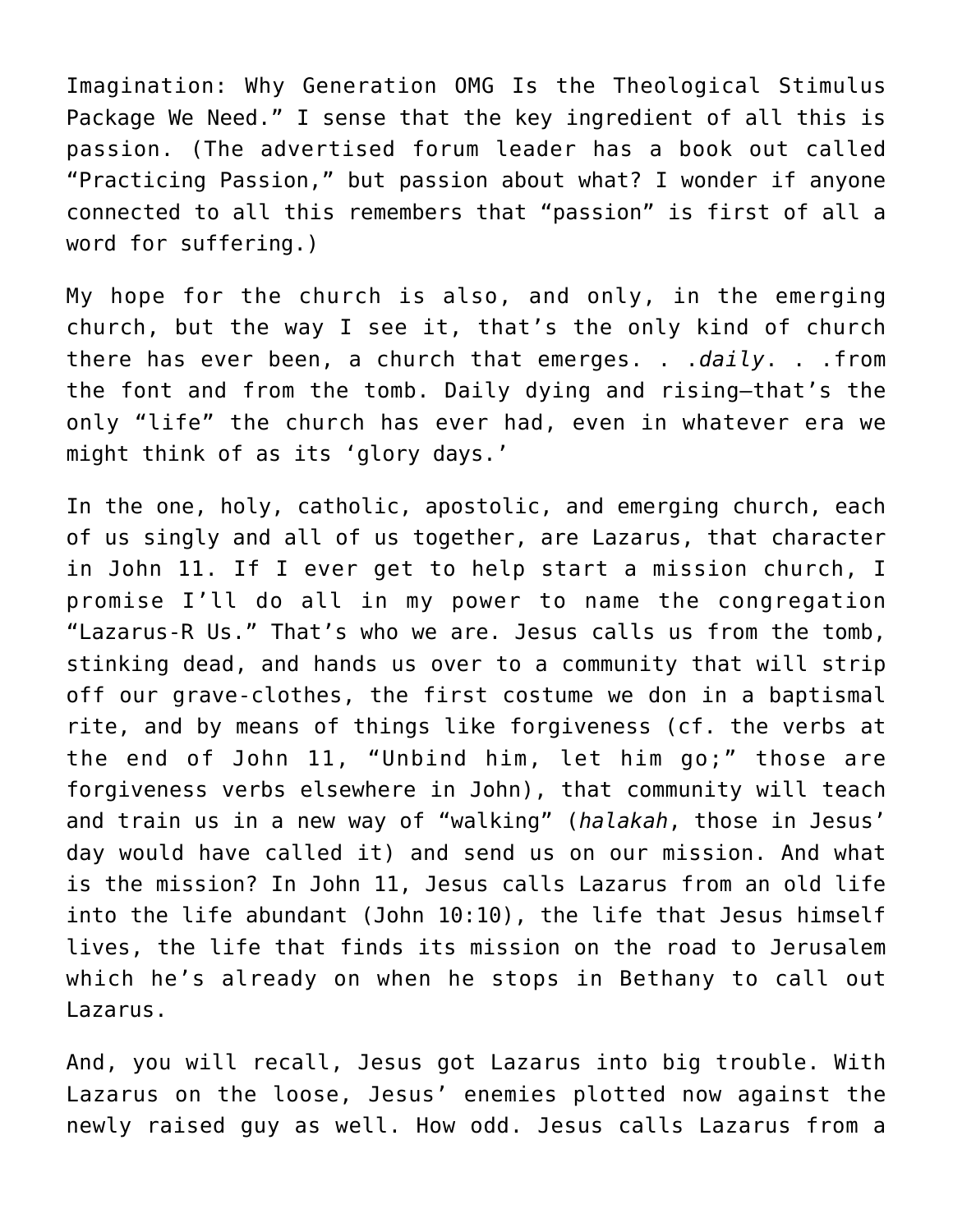grave only to get him killed again shortly thereafter. It's as though when Jesus called out Lazarus, he said, "Lazarus, dear friend, come out of there. Anybody can die of AIDS or H1N1 or cancer or a heart attack. Let's go up to Jerusalem and die a real death, a Big-D Death! Let's give our lives away!" The same call comes to us. Ordinary, little-d death will get us one way or another, but we'll have cheated—better, the Spirit will have cheated—that death out of its power with our gospel, and with living the abundant life by dying a Big-D death—his death, Christ's death.

I believe this about the whole church, not just individuals. The various church bodies—and they are bodies, flesh-and-blood frail bodies—to which we belong are dying little-d deaths. How can we give our lives away, offering them in Big-D deaths that bear witness, that proclaim the promise that will call the dead from the tomb?

#### **SUGGESTION**

I read a wonderful book in December and went to a conference to discuss it earlier this month. It's Thomas Long's *Accompany Them with Singing: The Christian Funeral* (Westminster John Knox Press, 2009). Get it. Read, mark, learn, and think about it. In this book, Long diagnoses plenty of the ills that have befallen the church's funeral practices in an era that's seen death and dying made captive of the culture, including its funeral directors, the trivializing, anti-ritual instincts to which I referred earlier among my students, and the rampant Gnosticism that's everywhere about us. Long's 'fix' is a new attention to the whole of Christian theology that leads us to take death and life, our bodies as well as our souls, our baptisms as well as our everyday discipleship, and most especially the discipleship manifest in singing, seriously.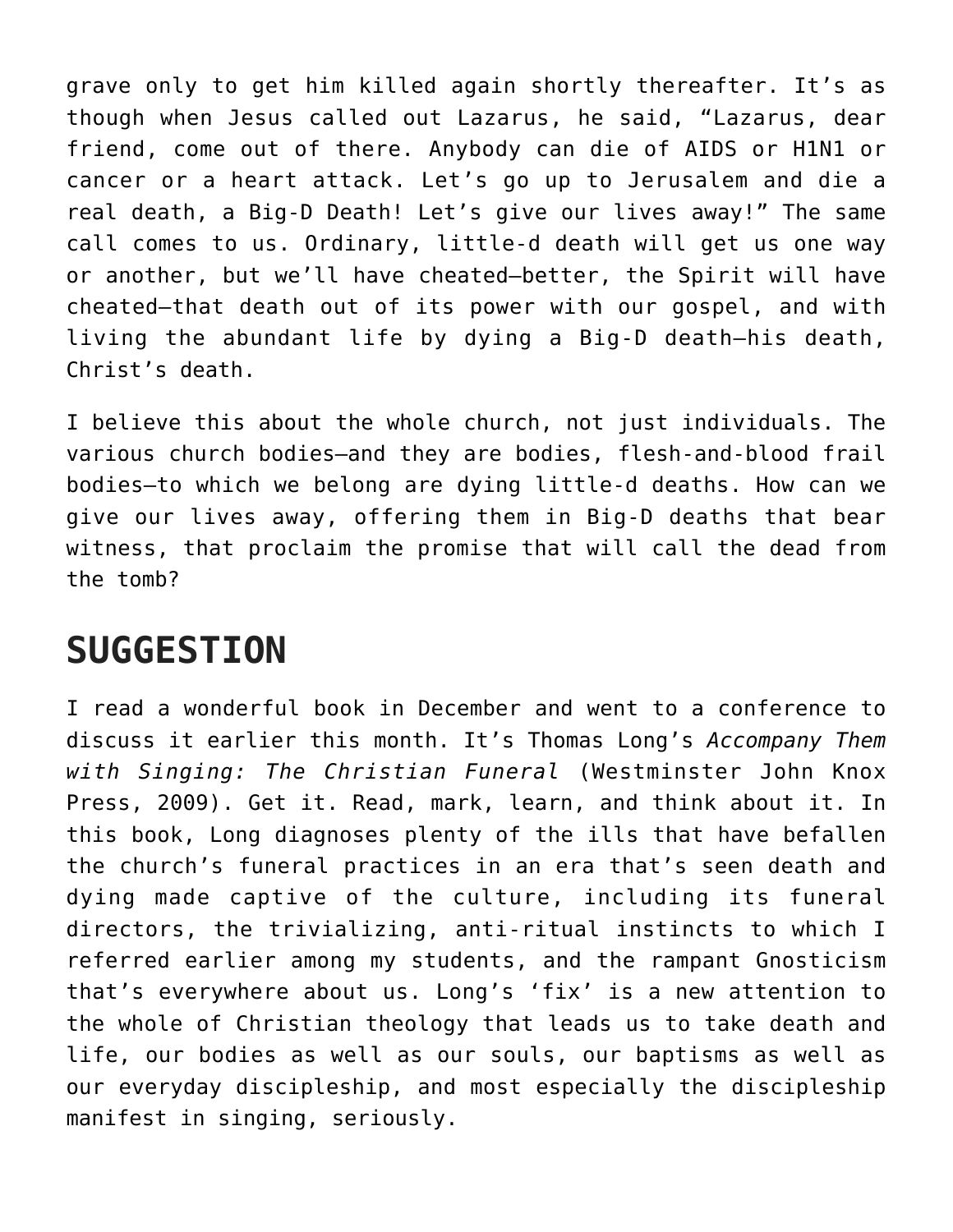I can't recommend this book enough. Let's discuss it at a Crossings Conference if we can. Sooner rather than later.

If I were pastoring a parish, I'd try to work parish renewal around this book. We'd read the book together somehow or another. But mostly, we'd begin again to make funerals among the most central and important ministry we engage in, right up there with confirmation, adult education, and stewardship. Because here is where everything it means to be a Christian comes together.

Here is where the promise of baptism matters, and gets fulfilled. Here is where we get to preach the gospel, not merely do a little therapy that might momentarily comfort the grieving. It is after all gospel, not therapy, that truly comforts! And it's drama. It provides plot for our lives. It declares that things do matter. There is a pattern. The Christian life has a trajectory, a promise-given trajectory. We go down to the dust just like the grasshoppers and chickens, despite our fancy intellectual and imaginative equipment, as Ernest Becker reminded us a generation ago. But, we do not go down unaccompanied. The crucified Christ has come with us under the same condemnation. He accompanies us with singing: "My God, my God, why. . .?" "Into your hands I commit my Spirit, O God, thou faithful God." Those were his songs—the songs of his people, the ones he learned from childhood.

His body, the raised ones whom you see around you, accompany you all through your life, and you them. And no one goes alone through the birth canal into the waiting arms beyond the exit from knowing time as we know it now. Rather we go accompanied with singing.

I would fashion in a congregation a cast of funeral players. Singers, acolytes, crucifers, lectors, even preachers, and, of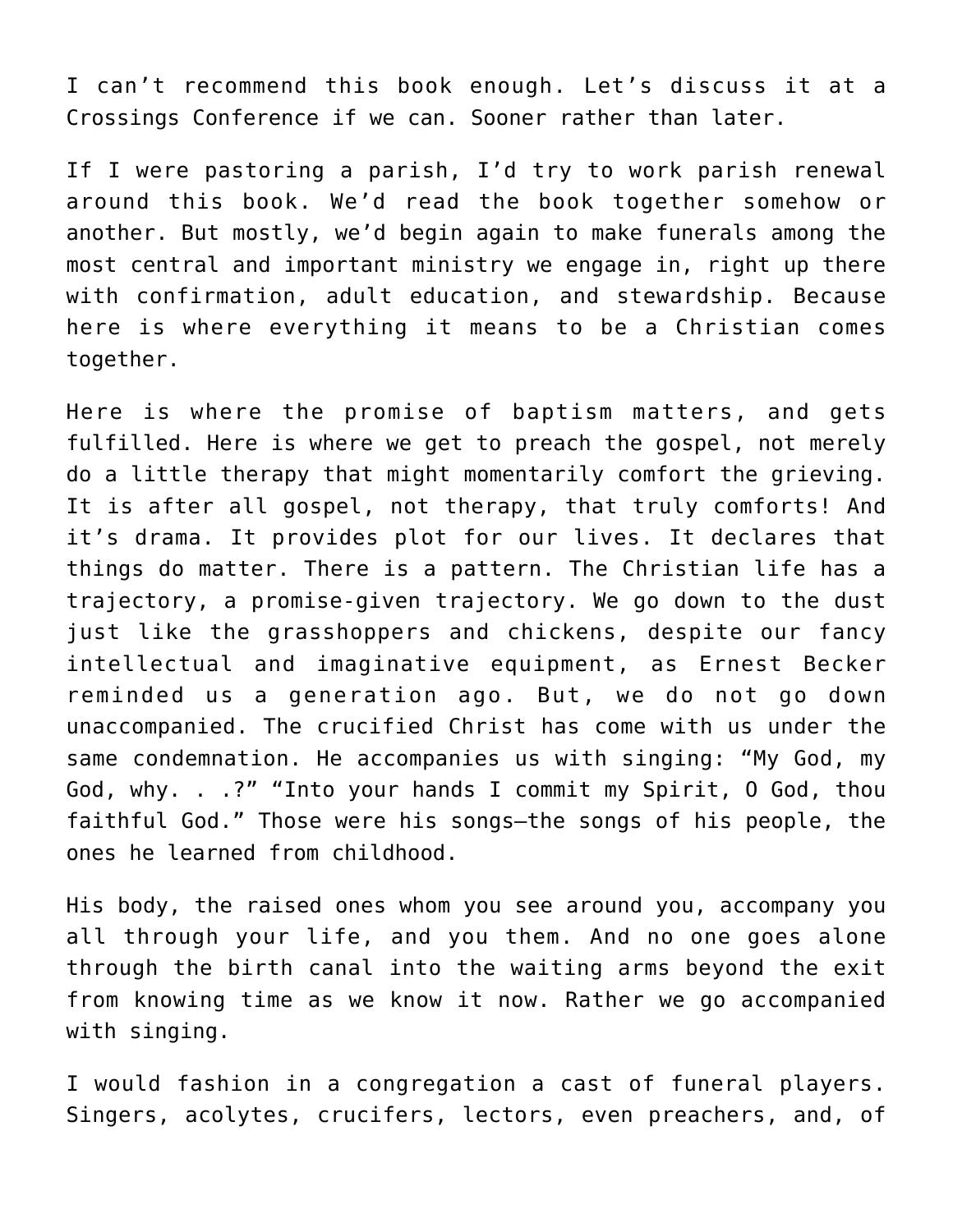course, the Martha types that have always brought food…a holy group of players who would stay rehearsed. For that's what we do as Christians, we rehearse all our lives for the moment when our baptism is complete, or when some loved one's is complete. And our cast of funeral players would require plenty of youth. We'd get them excused from school on the days they "worked" a funeral gig with the rest of us.

My community learned this in July after a colleague died suddenly. Many of you read about it in a homily Ed Schroeder sent out as a Thursday Theology piece. I learned the mystery of preparation and the salutary power of singing the faith in the days and hours leading up to my father's dying. I'd practiced all my life for the time when I would accompany him with singing, though I didn't know until then that that's what I'd rehearsed for. I do now.

So, now I've told my children they must have songs ready. And, I must find a way to teach my students the same thing. I must lead them through rehearsal of the story, the promise-laden story, so they're ready for my death, and for their own. But first, I must get with them about dying, which is serious business, not trivial and casual.

## **MISSIO**

I changed the subject, even on myself, with those last thoughts. I started out thinking, writing, and talking about how we might evangelize the generation of my students, and my Evangelical colleagues, too, perhaps. But the thing it will take to do that, really, is to have them sent, or even better, to go with them, on their own promise-initiated mission. I suggested that we make them a cast of funerary dramatists. In the larger scheme of things, and with a more biblical image, we must join our students and colleagues on the mission Jesus sent his friend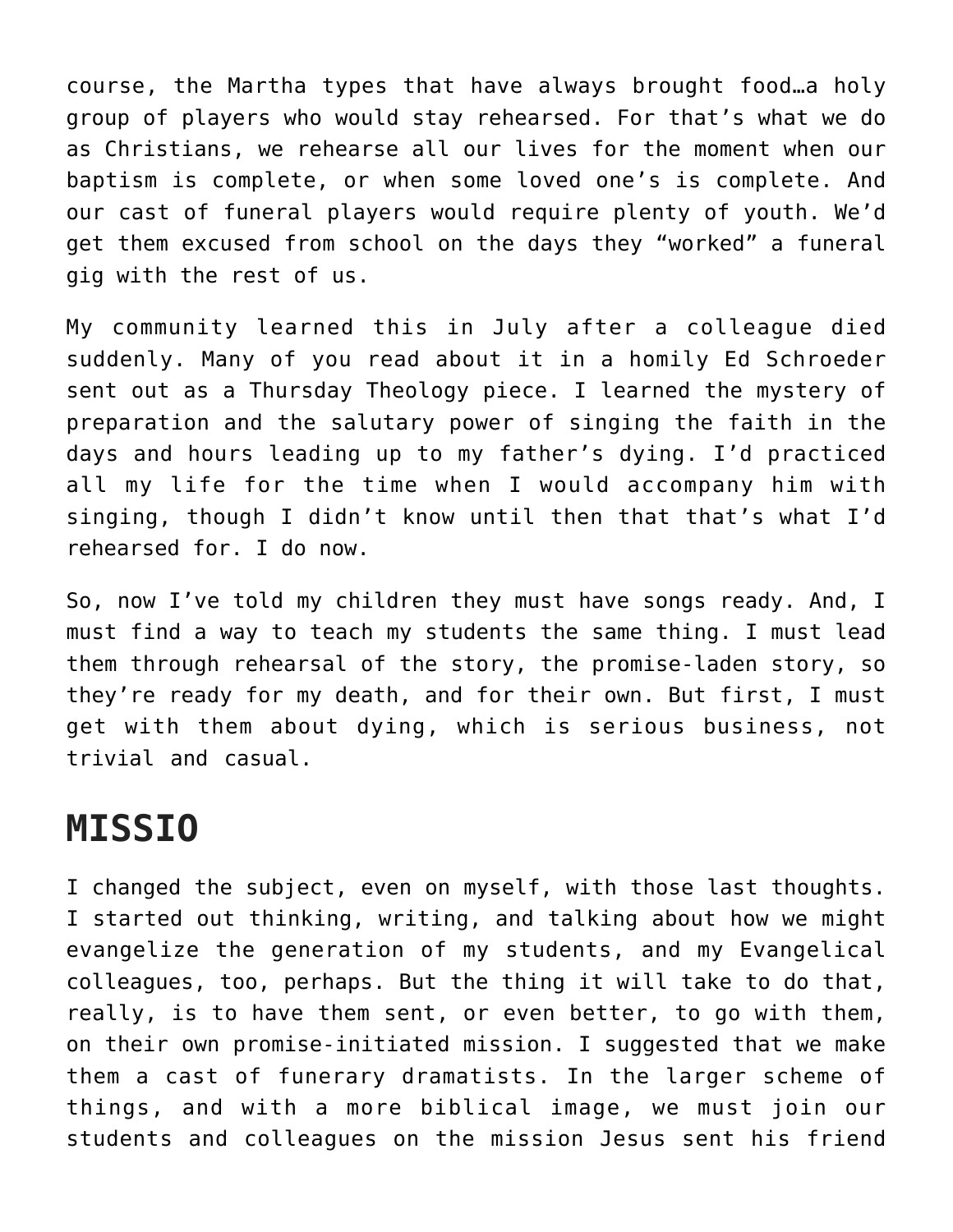Peter on when he listened to Peter's confession of faith at Caesarea Philippi and then said, "Great foundation, Rocky. Now, go straight to hell. They can't keep you out. Yes, the gates of Hades can't stand up to your assault."

Like many, I once thought hell would try to storm us, but we were safe in our hiding place. Wrong. We are the storm-troopers, the invaders. We constantly assault the gates of hell. Hell doesn't have a chance.

And this is our mission, the one on which our students go with us—the invasion of hell. Into the breach of alienation and isolation we go. Into all the places where God and Christ are not, there the body of Christ steps in, like the Christ himself invaded hell, and voila! Hell is unhelled.

And maybe it all begins by practicing and rehearsing funerals. . .accompanying with singing those who enter the birth canal toward that new place where our lives are hid with Christ in God.

To learn this, and to rehearse it adequately, we'll need to learn to take things seriously, like death, and judgment, and the pitiful stench of our self-righteousness. But we can look on these things squarely and, though trembling, unafraid. For we live and die clinging to the promise of the crucified one, or better, held in the arms of the crucified one's body, the body with arms, and songs, right here, right now.

I have two images of this mission, our assault on hell, that might help us recognize when we're in the midst of a critical moment of that assault, and what our resources are.

One comes from a book that tells the story of a young, Dutch, Jewish woman named Etty Hillesum, who spent the last two years of her life, 1942 and 1943, first at Westerbork, a Nazi transit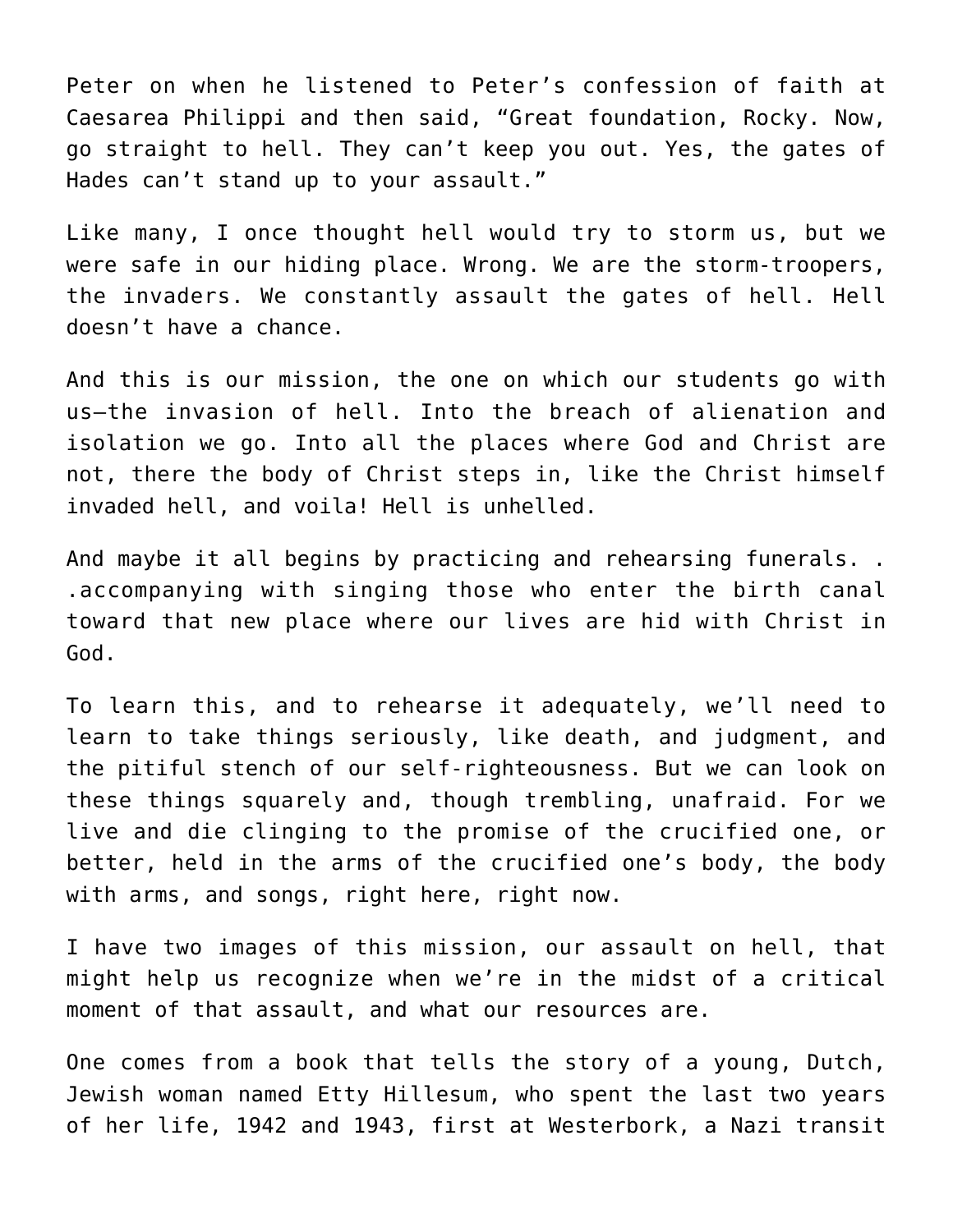camp in the Netherlands, and finally in Auschwitz. Her memoirs, entitled *An Interrupted Life* (New York: Pantheon Books, 1983), tell of a young woman's struggle to cope with life and love and sex and parents, and ultimately with the horrors of the story that goes by the name "Holocaust." In the face of radical evil Etty Hillesum clung to her faith, to her spirit, to her heart, to her God. Late one night, near the end of her days in the transit camp, she wrote in a diary she kept (and which remarkably, got saved):

**I shall no longer write in this exercise book, I shall simply lie down and try to be a prayer. . . .I know perfectly well I am not much good to anyone as I am now. I would so love to be just a little bit better again. But I ought not to make any demands. I must let things take their course and that's what I am trying to do with all my might. 'Not my will, but Thy will be done.'**

**There is no hidden poet in me, just a little piece of God that might grow into poetry.**

**And a camp needs a poet, one who experiences** life **there, even there, as a bard and is able to sing about it.**

**At night, as I lay in the camp on my plank bed, surrounded by women and girls gently snoring, dreaming aloud, quietly sobbing and turning, women and girls who often told me during the day, 'We don't want to think, we don't want to feel, otherwise we are sure to go out of our minds,' I was sometimes filled with an infinite tenderness, and lay awake for hours letting all the many, too many impressions of a much too long day wash over me, and I prayed, 'Let me be the thinking heart of these barracks,' And that is what I want to be again. The thinking heart of a whole concentration camp. I lie here so patiently and now so calmly again, that I feel quite a bit**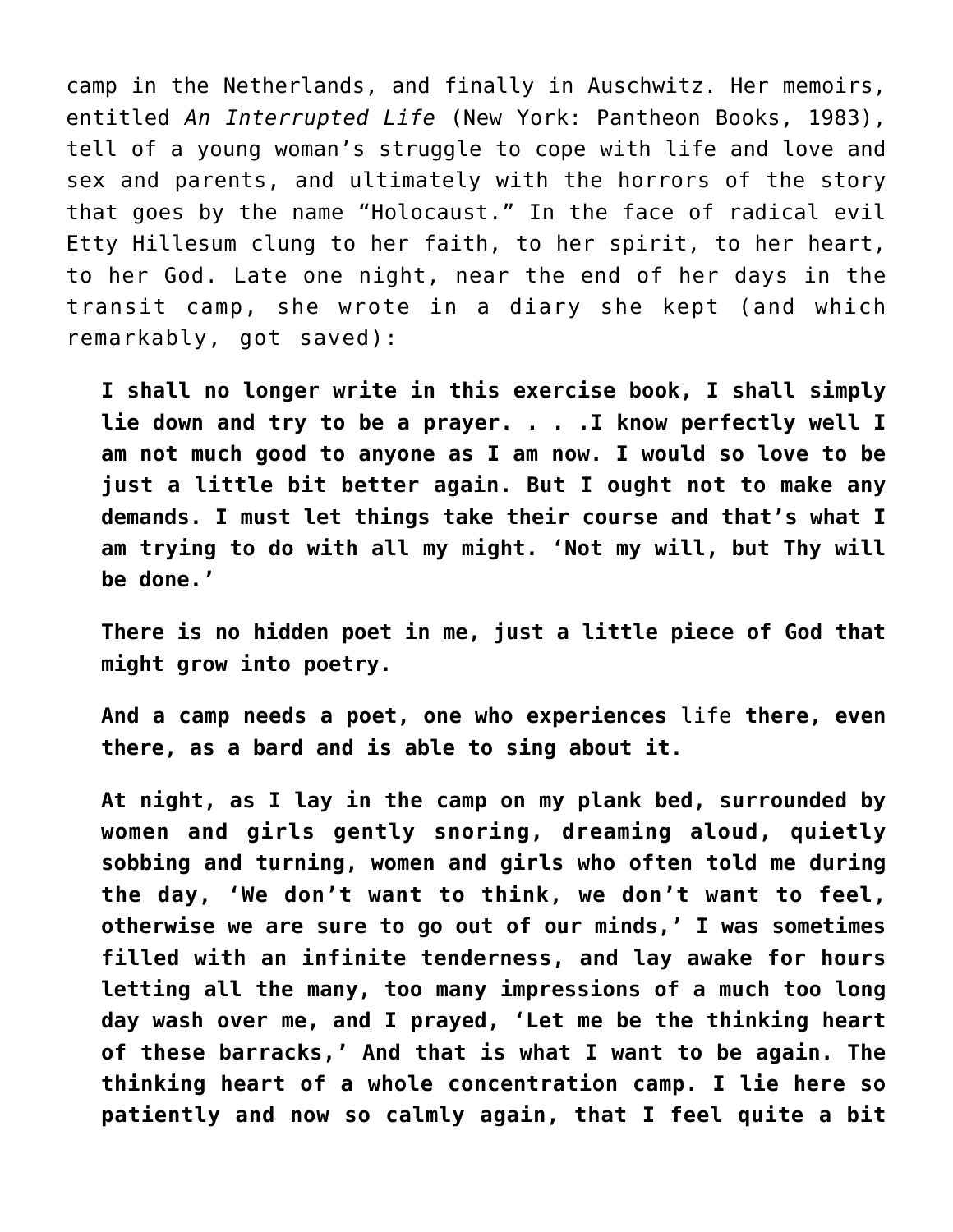#### **better already.** (pp. 190-191)

One could use this set of images, and I have, to flesh out a whole theology of preaching and evangelizing, but I'll say here only that recognizing our place in some camp full of broken, isolated people who have no words of their own any longer, nor any way to name their God-forsakenness, is the first step. And we who cling to genuine *promissio* can be honest and name truly our sin, our brokenness, our God-forsakenness. We can take it seriously, look at it directly, because we know we have the *promissio*. And the promise is precisely this, that right here, right there, in every place of God- forsakenness, *he* meets us. The crucified one. There is no place we can ever end up, but that even there, he is Lord for us. There, in hell, in the tomb four days and stinking, he shouts to us, "Heads up, I'm coming in!" And he swaps stories with us. We get his, he gets ours. We step into the blinding light. The community embraces us, then unbinds us and assists us in learning to walk.

I have a closing image, a more playful one, about the life of assaulting hell, or better perhaps, dispatching the guards who would keep us from letting anyone go. It's Wendell Barry's poem, "Manifesto: The Mad Farmer Liberation Front" (*Collected Poems*, Northpoint Press, 1998, pp. 151- 152):

**Love the quick profit, the annual raise, vacation with pay. Want more of everything ready-made. Be afraid to know your neighbors and to die. And you will have a window in your head. Not even your future will be a mystery any more. Your mind will be punched in a card and shut away in a little drawer. When they want you to buy something they will call you. When they want you**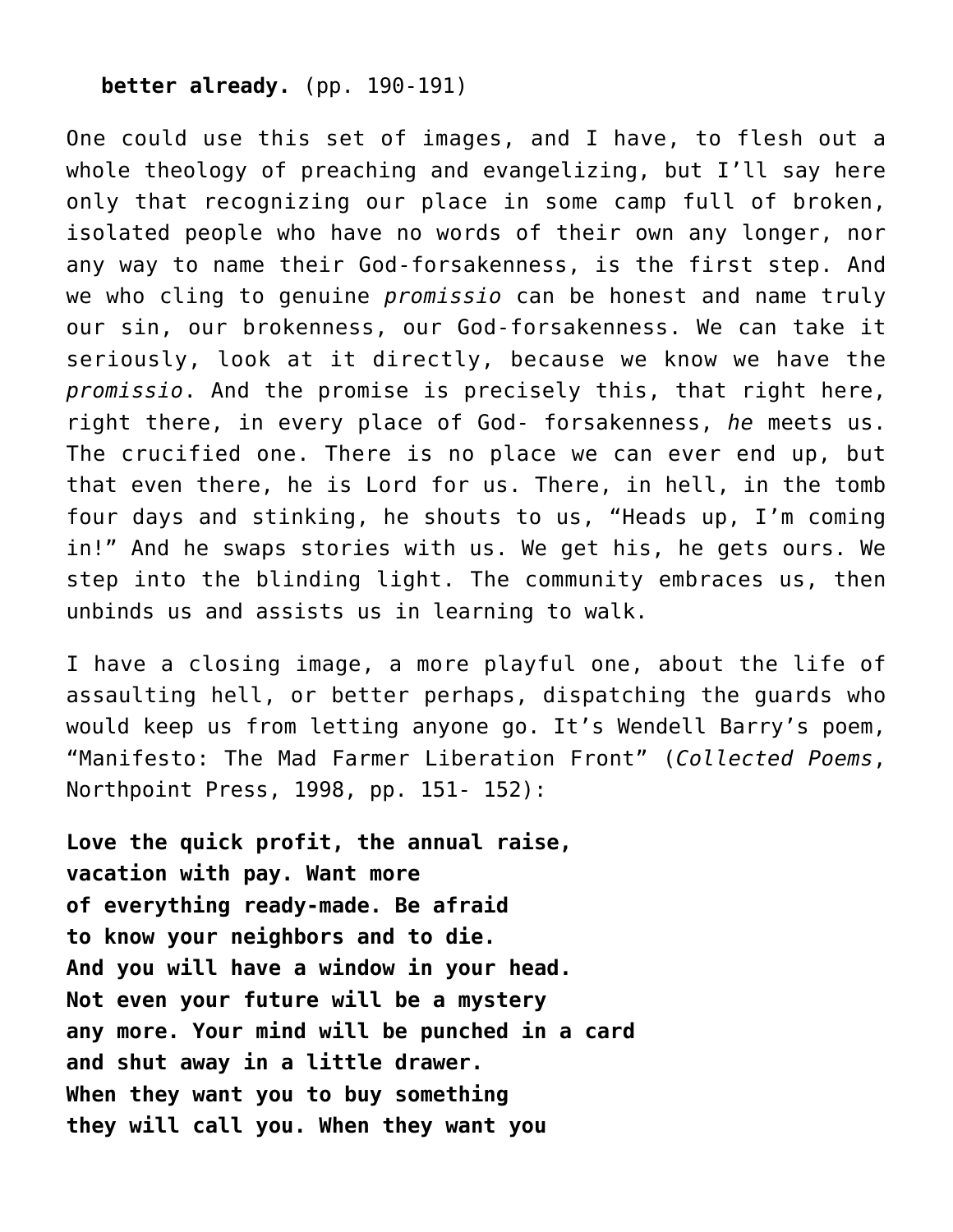**to die for profit they will let you know.**

**So, friends, every day do something that won't compute. Love the Lord. Love the world. Work for nothing. Take all that you have and be poor. Love someone who does not deserve it. Denounce the government and embrace the flag. Hope to live in that free republic for which it stands. Give your approval to all you cannot understand. Praise ignorance, for what man has not encountered he has not destroyed.**

**Ask the questions that have no answers. Invest in the millennium. Plant sequoias. Say that your main crop is the forest that you did not plant, that you will not live to harvest. Say that the leaves are harvested when they have rotted into the mold. Call that profit. Prophesy such returns. Put your faith in the two inches of humus that will build under the trees every thousand years. Listen to carrion – put your ear close, and hear the faint chattering of the songs that are to come. Expect the end of the world. Laugh. Laughter is immeasurable. Be joyful though you have considered all the facts. So long as women do not go cheap for power, please women more than men. Ask yourself: Will this satisfy a woman satisfied to bear a child?**